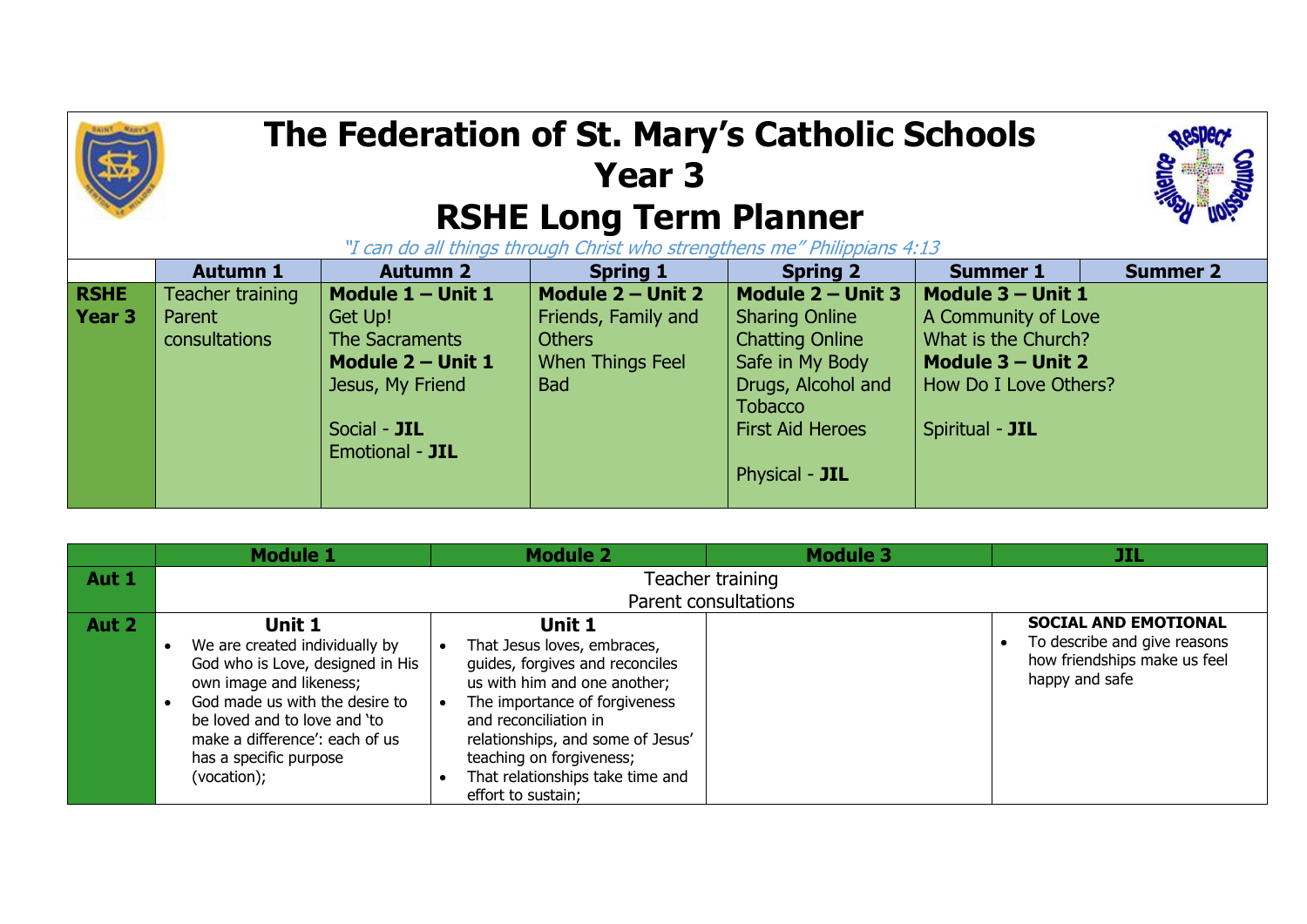|       | Every human life is precious from<br>$\bullet$<br>the beginning of life (conception)<br>to natural death;<br>Personal and communal prayer<br>$\bullet$<br>and worship are necessary ways<br>of growing in our relationship<br>with God;<br>In Baptism God makes us His<br>$\bullet$<br>adopted children and 'receivers'<br>of His love; by receiving the<br>Sacrament of Reconciliation, we<br>develop good habits (grow in<br>human virtue);<br>It is important to make a nightly<br>$\bullet$<br>examination of conscience. | We reflect God's image in our<br>relationships with others: this is<br>intrinsic to who we are and to<br>our happiness.                                                                                                                                                                                                                                                                                                                                                                                                                                                                                                   |
|-------|-------------------------------------------------------------------------------------------------------------------------------------------------------------------------------------------------------------------------------------------------------------------------------------------------------------------------------------------------------------------------------------------------------------------------------------------------------------------------------------------------------------------------------|---------------------------------------------------------------------------------------------------------------------------------------------------------------------------------------------------------------------------------------------------------------------------------------------------------------------------------------------------------------------------------------------------------------------------------------------------------------------------------------------------------------------------------------------------------------------------------------------------------------------------|
| Spr 1 |                                                                                                                                                                                                                                                                                                                                                                                                                                                                                                                               | Unit 2<br>Ways to maintain and develop<br>good, positive, trusting<br>relationships; strategies to use<br>when relationships go wrong;<br>That there are different types of<br>relationships including those<br>between acquaintances, friends,<br>relatives and family;<br>That good friendship is when<br>both persons enjoy each other's<br>company and also want what is<br>truly best for the other;<br>The difference between a group<br>of friends and a 'clique'.<br>Develop a greater awareness of<br>bullying (including cyber-<br>bullying), that all bullying is<br>wrong, and how to respond to<br>bullying; |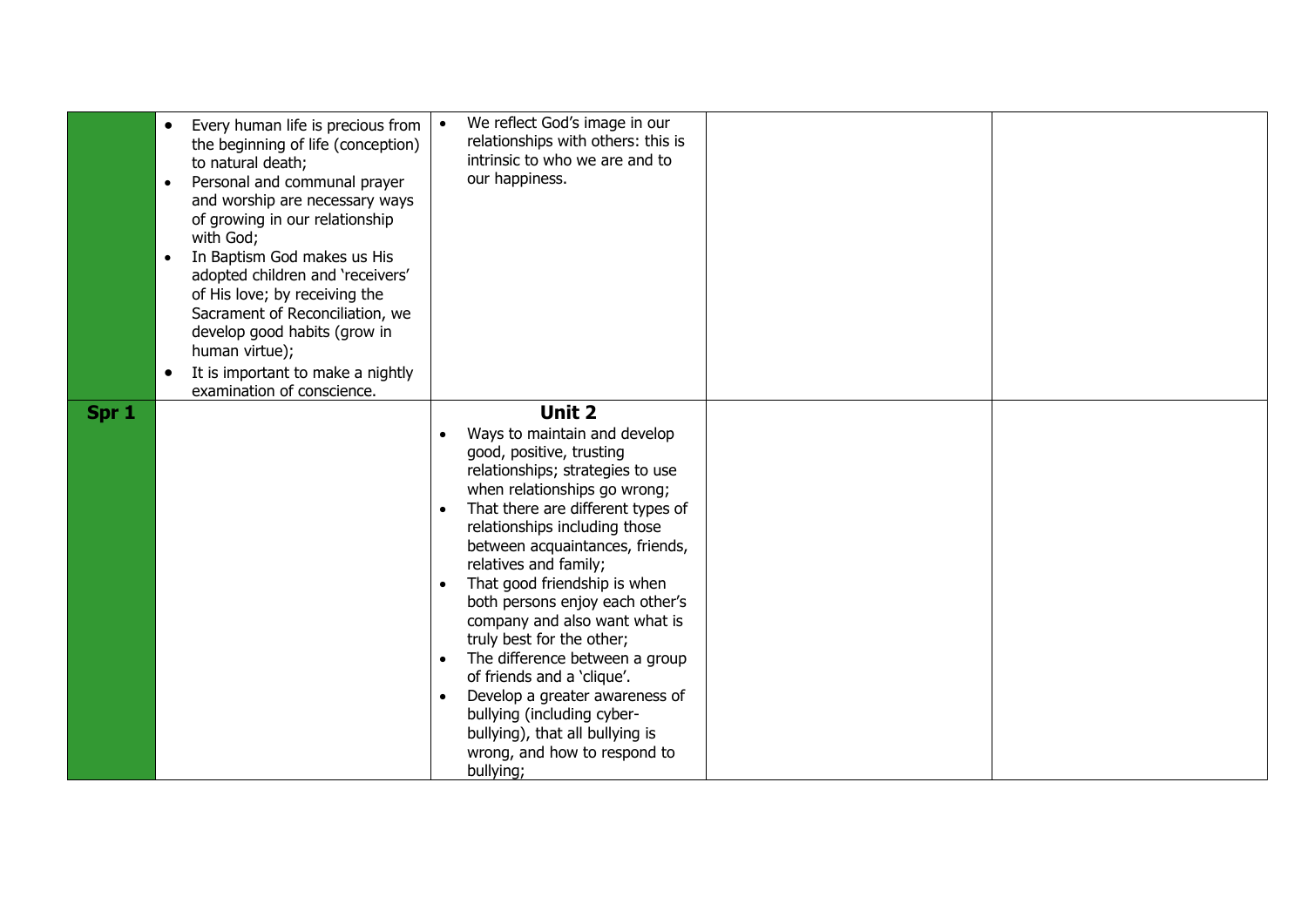|       | Learn about harassment and         |                                           |
|-------|------------------------------------|-------------------------------------------|
|       | exploitation in relationships,     |                                           |
|       | including physical and emotional   |                                           |
|       | abuse and how to respond.          |                                           |
| Spr 2 | <b>Unit 3</b>                      | <b>PHYSICAL</b>                           |
|       | To recognise that their increasing | To describe and give reasons<br>$\bullet$ |
|       | independence brings increased      | why friendships can break down,           |
|       | responsibility to keep themselves  | how they can be repaired and              |
|       | and others safe;                   | strengthened.                             |
|       | How to use technology safely;      |                                           |
|       | That just as what we eat can       |                                           |
|       | make us healthy or make us ill,    |                                           |
|       | so what we watch, hear, say or     |                                           |
|       | do can be good or bad for us and   |                                           |
|       | others;                            |                                           |
|       | How to report and get help if      |                                           |
|       | they encounter inappropriate       |                                           |
|       | materials or messages.             |                                           |
|       | How to use technology safely;      |                                           |
|       | That bad language and bad          |                                           |
|       | behaviour are inappropriate;       |                                           |
|       | That just as what we eat can       |                                           |
|       | make us healthy or make us ill,    |                                           |
|       | so what we watch, hear, say or     |                                           |
|       | do can be good or bad for us and   |                                           |
|       | others;                            |                                           |
|       | How to report and get help if      |                                           |
|       | they encounter inappropriate       |                                           |
|       | materials or messages.             |                                           |
|       | To judge well what kind of         |                                           |
|       | physical contact is acceptable or  |                                           |
|       | unacceptable and how to            |                                           |
|       | respond;                           |                                           |
|       | That there are different people    |                                           |
|       | we can trust for help, especially  |                                           |
|       | those closest to us who care for   |                                           |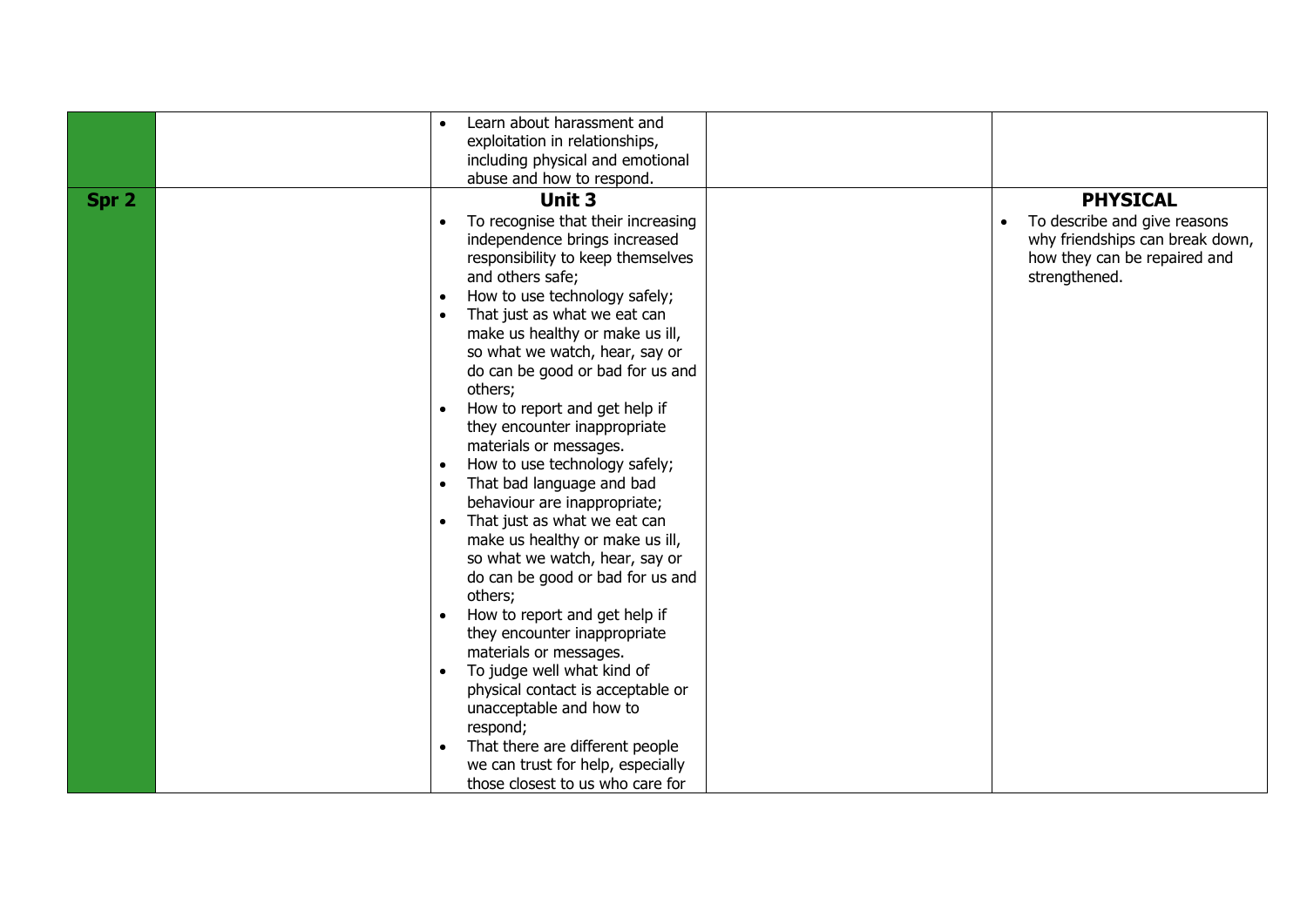| Sum 1<br>Sum <sub>2</sub> | us, including our teachers and<br>parish priest.<br>Medicines are drugs, but not all<br>$\bullet$<br>drugs are good for us.<br>Alcohol and tobacco are harmful<br>$\bullet$<br>substances.<br>Our bodies are created by God,<br>$\bullet$<br>so we should take care of them<br>and be careful about what we<br>consume.<br>In an emergency, it is important<br>$\bullet$<br>to remain calm.<br>Quick reactions in an emergency<br>$\bullet$<br>can save a life.<br>Children can help in an<br>$\bullet$<br>emergency using their First Aid<br>knowledge. | Unit 1<br>God is Love as shown by the<br>$\bullet$<br>Trinity $-$ a 'communion of persons<br>supporting each other in their self-<br>giving relationship';<br>The human family is to reflect the<br>$\bullet$<br>Holy Trinity in mutual charity and<br>generosity.<br>That the human family is to reflect<br>$\bullet$<br>the Holy Trinity in mutual charity<br>and generosity; | <b>SPIRITUAL</b><br>To celebrate the joy and<br>$\bullet$<br>happiness of living in friendship<br>with God and others. |
|---------------------------|----------------------------------------------------------------------------------------------------------------------------------------------------------------------------------------------------------------------------------------------------------------------------------------------------------------------------------------------------------------------------------------------------------------------------------------------------------------------------------------------------------------------------------------------------------|---------------------------------------------------------------------------------------------------------------------------------------------------------------------------------------------------------------------------------------------------------------------------------------------------------------------------------------------------------------------------------|------------------------------------------------------------------------------------------------------------------------|
|                           |                                                                                                                                                                                                                                                                                                                                                                                                                                                                                                                                                          | The Church family comprises of<br>$\bullet$                                                                                                                                                                                                                                                                                                                                     |                                                                                                                        |
|                           |                                                                                                                                                                                                                                                                                                                                                                                                                                                                                                                                                          |                                                                                                                                                                                                                                                                                                                                                                                 |                                                                                                                        |
|                           |                                                                                                                                                                                                                                                                                                                                                                                                                                                                                                                                                          | home, school and parish (which is                                                                                                                                                                                                                                                                                                                                               |                                                                                                                        |
|                           |                                                                                                                                                                                                                                                                                                                                                                                                                                                                                                                                                          | part of the diocese).                                                                                                                                                                                                                                                                                                                                                           |                                                                                                                        |
|                           |                                                                                                                                                                                                                                                                                                                                                                                                                                                                                                                                                          |                                                                                                                                                                                                                                                                                                                                                                                 |                                                                                                                        |
|                           |                                                                                                                                                                                                                                                                                                                                                                                                                                                                                                                                                          | <b>Unit 2</b>                                                                                                                                                                                                                                                                                                                                                                   |                                                                                                                        |
|                           |                                                                                                                                                                                                                                                                                                                                                                                                                                                                                                                                                          | To know that God wants His Church                                                                                                                                                                                                                                                                                                                                               |                                                                                                                        |